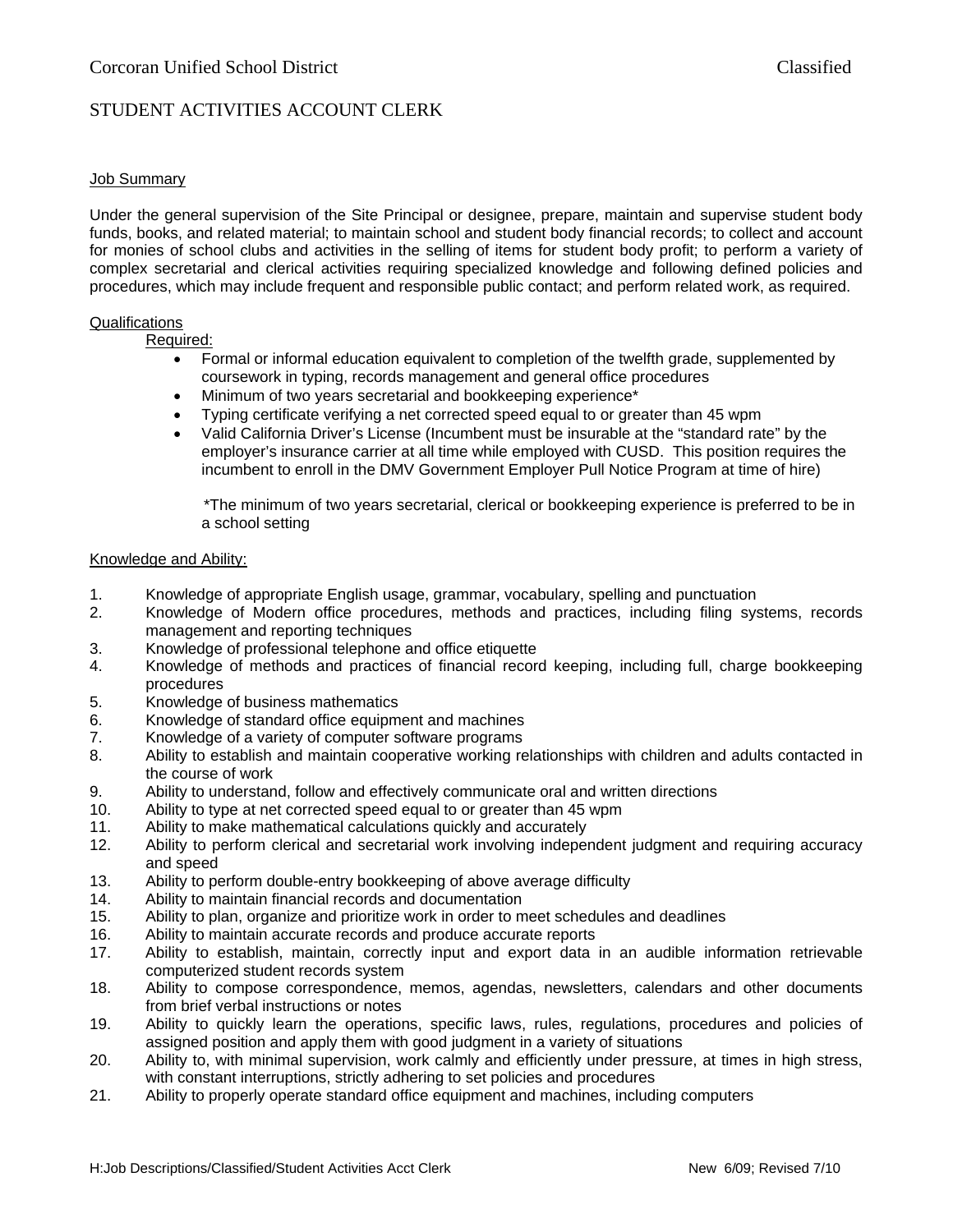# STUDENT ACTIVITIES ACCOUNT CLERK

- 22. Ability to quickly and efficiently assume basic duties of co-workers, as needed
- 23. Ability to work independently and as a team member, maintain harmony in the work environment<br>24. Ability to communicate standard vet sometimes sensitive information: vigilantly maintain the secu
- Ability to communicate standard yet sometimes sensitive information; vigilantly maintain the security and confidentiality of records, materials and information
- 25. Ability to greet the public in a courteous, professional manner using tact and discretion
- 26. Ability to handle a high volume of telephone calls, record clear and accurate telephone messages
- 27. Ability to be flexible and receptive to change
- 28. Ability to attend in-service training, conferences and meetings, as assigned, with reimbursement for normal associated travel costs

Essential Functions of this position, which may change or evolve in the future, are, but not limited to, the following:

- 1. Under minimal supervision, prepare, maintain and supervise student body funds, books, and related material
- 2. Perform double-entry bookkeeping in the maintenance of Associated Student Body (ASB) and District financial records
- 3. Maintain financial records of transactions
- 4. Assists in ASB budget preparation
- 5. Transacts business for campus student organizations, the athletic program and payment of books and fines
- 6. Sells tickets and items and collects fee, accounts for cash collections and maintains student body cash collections and disbursement records
- 7. Keep financial records and processes documents involved in financial transactions
- 8. Post ledgers and journals
- 9. Prepare periodic financial statements and reports
- 10. Reconciles records to bank statement
- 11. Opens and closes books each fiscal year
- 12. Prepare records for annual audit
- 13. Prepare purchase orders for student body related materials, supplies, and specialty items
- 14. Receives money and maintains records of receipts
- 15. Issues checks in payment of obligations of the student body
- 16. Prepares checks for sports officials
- 17. Organizes and maintains procedures for the handling of such activities as paid admission events and student organization fund raising
- 18. Sets up cash boxes; makes bank deposits and reconciles bank statements
- 19. Orders tickets and supplies for student events and fund raisers; accounts for tickets
- 20. Responsibly perform a wide variety of clerical/secretarial and operational support activities
- 21. Completion of all tasks relating to student body activities/programs
- 22. Prepare and deposit money for banking of funds
- 23. Sort and file material alphabetically, numerically and chronologically, search files for specified information, create, complete, record, maintain, request and distribute, as required, student files and records, attendance registers, grades and transcripts, state and county reports, and other school or student documents
- 24. Assist in the training of student groups about ASB policies and procedures
- 25. Receive students, parents, faculty and the general public, in person and via the telephone
- 26. Record messages, respond to general questions, provide information and other assistance, or direct to supervisor(s), as needed
- 27. Handle all confidential staff and student records, correspondence, documents, forms and information judiciously, ensuring complete security
- 28. Operate standard office equipment and machines, such as typewriter, transcription machine, computer printer, scanner, copier, fax machine, calculator, multi-line telephone system, two-way radio, paper shredder, electric stapler and paper folder
- 29. Perform other related duties, as assigned by supervisor